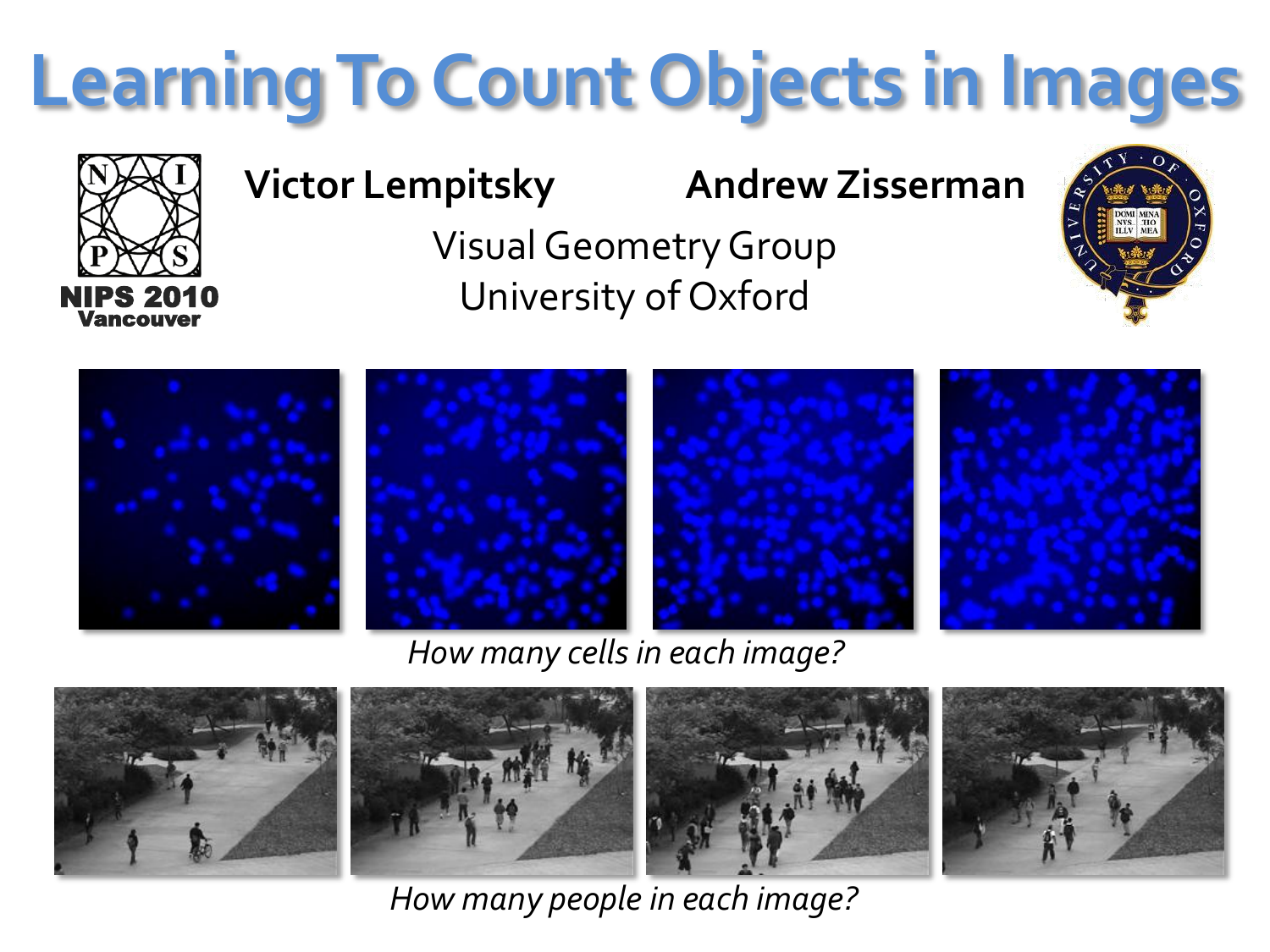

## Our method:

- ... is trained based on minimalistic *dotted* annotations
- ... is trained discriminatively via convex optimization
- ... is fast at test time
- ... turns each training image into a combinatorial number of training samples

## We avoid:

- ... detection of individual object instances
- ... building and fitting generative models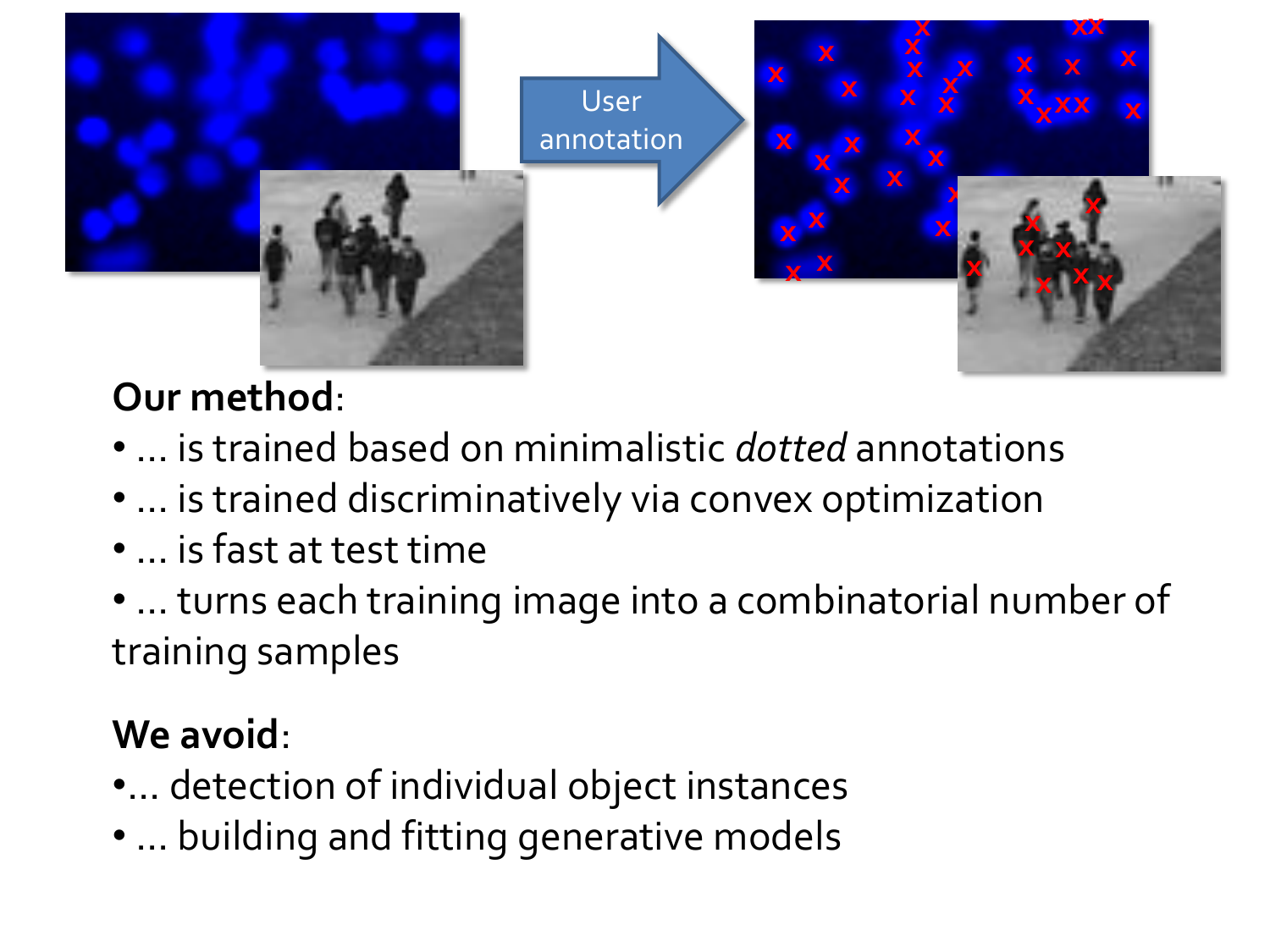

We learn *w* by minimizing

- *1. MESA-loss:* the **sum** [over training images] of **max** [over all sub-images] of abs. difference between **the true counts** and **the density sums**
- 2. Regularization (e.g. squared L2-norm) on *w*
- Minimization can be posed as a **convex quadratic program** (with combinatorial number of constraints)
- Exact and efficient *constraint generation* via **2D-maximum subarray** algorithm